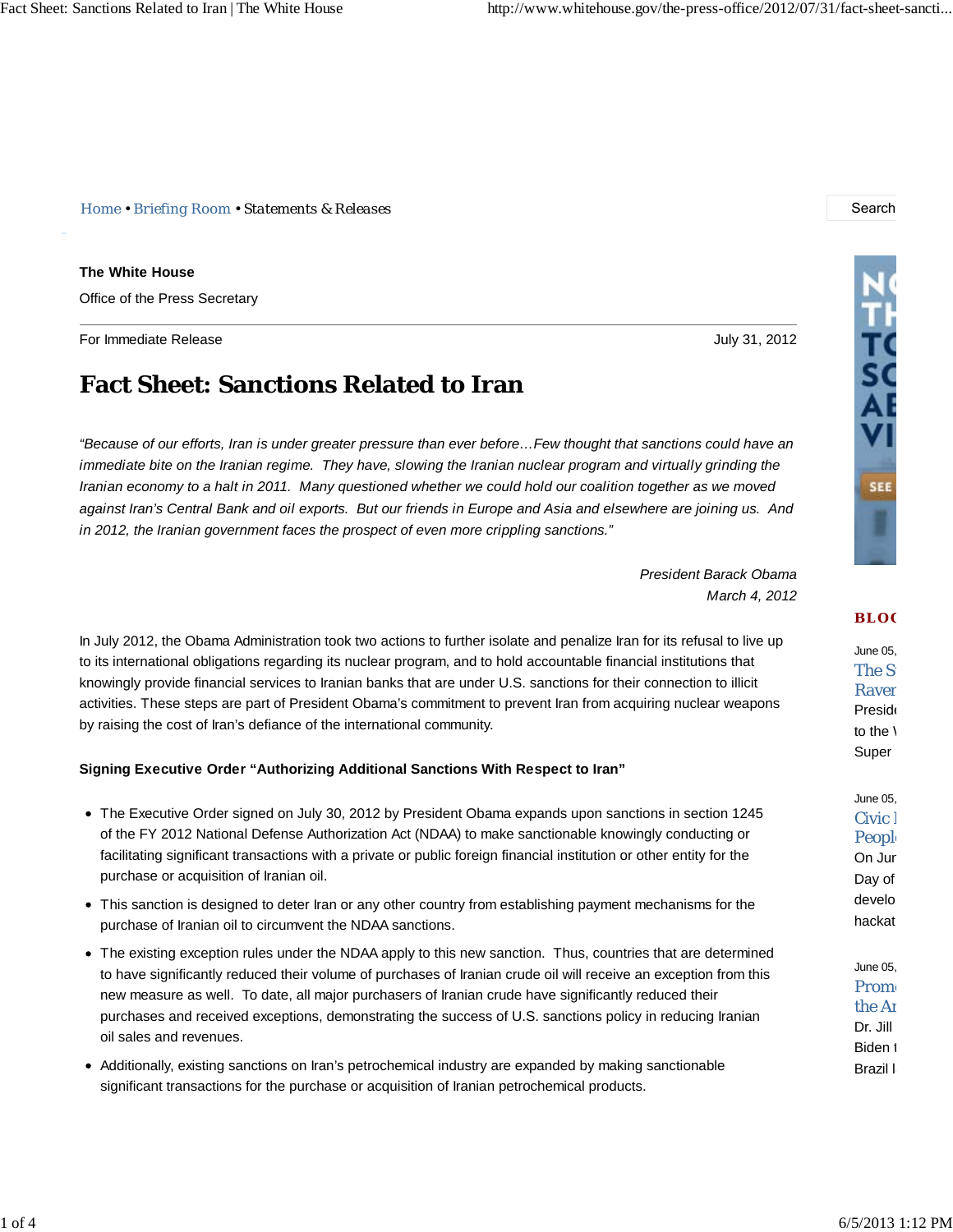**VIEW A**

Sanctions are also authorized for individuals and entities that provide material support to the National Iranian Oil Company, Naftiran Intertrade Company, or the Central Bank of Iran, or for the purchase or acquisition of U.S. bank notes or precious metals by the Government of Iran.

## **Imposing Sanctions Under the Comprehensive Iran Sanctions, Accountability, and Divestment Act of 2010 (CISADA)**

Today, the Department of the Treasury imposed sanctions under CISADA on Bank of Kunlun in China and Elaf Islamic Bank in Iraq, for knowingly facilitating significant transactions or providing significant financial services to Iranian banks designated for their connection to Iran's support for terrorism or proliferation.

This action exposes the involvement of Bank of Kunlun and Elaf Islamic Bank with designated Iranian banks, in an effort to further stymie Iran's access to the international financial system. This will also further protect the U.S. financial system from direct or indirect access by designated Iranian banks.

U.S. officials continue to engage with government and financial institutions around the world to inform the international financial community of the risks involved in doing business with Iran.

### **Building a Comprehensive Sanctions Strategy**

Since taking office, President Obama has presented a very clear choice to the Iranian regime: comply with its international nuclear obligations and benefit from the greater economic, political, and security integration that come with being part of the international community, or face growing consequences for non-compliance. Iran has chosen to proceed down the path of international isolation, and has therefore suffered from what President Ahmadinejad called in July 2012, "the most severe and strictest sanctions ever imposed on a country".

As part of his commitment to show the Iranian government that its actions have consequences, on July 30, 2012 President Obama signed his fifth Executive Order in 12 months targeting Iran for sanctions. These actions have:

- Combated Human Rights Abuses Using 21st Century Tools: In an innovative approach to targeting human rights abuses perpetrated by the Iranian and Syrian regimes, President Obama in Executive Order 13606 of April 22, 2012 authorized sanctions and visa bans against those who commit or facilitate grave human rights abuses via information technology. This creative tool also targets the companies that provide the technology these brutal regimes use for oppression, and the "digital guns for hire" who create or operate systems used to monitor, track, and target citizens for killing, torture, or other grave abuses.
- Punished Sanctions Evasion: To ensure that sanctions continue to have a tangible impact on Iran, the President in Executive Order 13608 of May 1, 2012 authorized new sanctions against those who engage in activities intended to evade U.S. sanctions.
- Blocked Iran's Access to the International Financial Market: To make it harder for the Iranian regime to work through international financial institutions to finance its nuclear weapons program, President Obama acted in Executive Order 13599 of February 5, 2012 to block all assets of the Government of Iran and all Iranian financial institutions that are within the jurisdiction of the United States.
- Hindered Iran's Oil and Gas Sector: To make it more difficult for Iran to operate, maintain, and modernize its oil and gas sector, President Obama in Executive Order 13590 of November 20, 2011 imposed new sanctions targeting Iran's petrochemical sector for the first time and expanding energy sanctions.

#### **Partnering with Congress**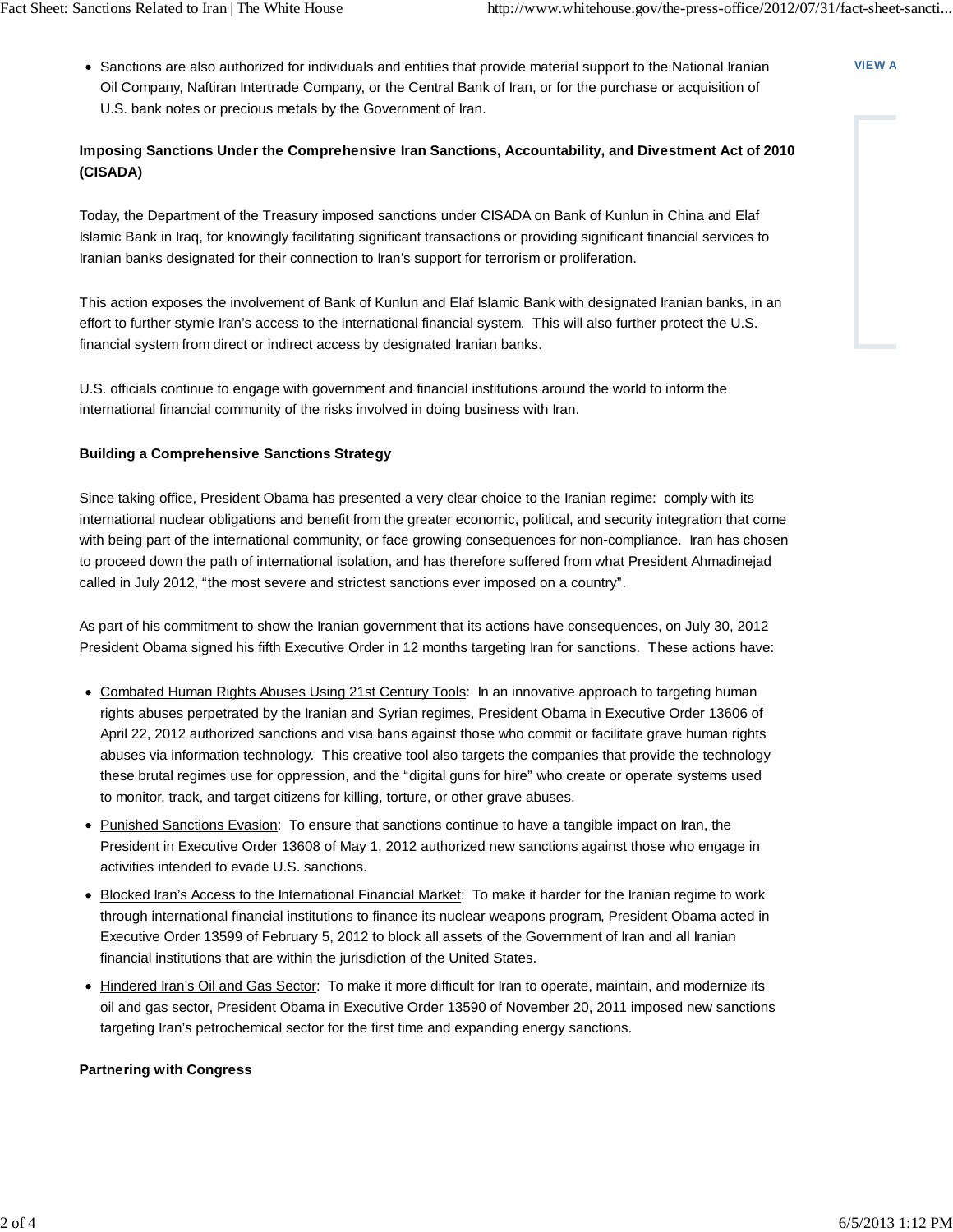In addition to using Executive Orders and multilateral sanctions to intensify the consequences for Iran's failure to comply with its international obligations, the Obama Administration has worked with Congress examining new sanctions legislation, and has made full use of existing legislative authorities.

The FY 2012 National Defense Authorization Act (NDAA), which was enacted in December 2011, contained new sanctions on the Central Bank of Iran that the Administration has used to great effect to undermine Iran's ability to sell its oil internationally.

In June 2010, President Obama worked with Congress to pass the Comprehensive Iran Sanctions, Accountability and Divestment Act of 2010 (CISADA), which strengthened existing U.S. sanctions against Iran in the areas of refined petroleum sales, serious human rights abuses, and Iran's access to the international financial system.

#### **Rallying the International Community**

With President Obama's leadership, the United States gained the support of Russia, China, and other nations to pass United Nations Security Council Resolution 1929 in June 2010, which created the most comprehensive and stinging international sanctions the Iranian regime has ever faced.

The Obama Administration also worked with allies such as the European Union, Japan, the Republic of Korea, Australia, Canada, and others to adopt additional national measures to increase pressure on the Iranian regime, including in the financial, banking, insurance, transportation, and energy sectors. Iran is now cut off from large parts of the international financial system and we are working aggressively to isolate Iran even further. In one of the most recent actions, the European Union's embargo on Iranian oil went into full effect on July 1. This action, coupled with reductions from other countries, has cost Iran billions of dollars per month thanks to disrupted oil sales of up to 1 million barrels per day.

## **Targeting the Iranian Regime's Nuclear Program Through Its Oil Revenues**

- The Administration has used sanctions to convince major oil companies to withdraw from Iran's oil fields, leading the Iranian Oil Ministry to acknowledge publicly in 2011 that it is \$100 billion short in the investment it needs to develop this sector.
- In 2010, Ali Salehi, the former head of the Atomic Energy Organization of Iran, admitted that sanctions have delayed Iran's enrichment program.
- Iran has lost billions in oil revenue, and every major importer of Iranian oil has reduced significantly their purchases of Iranian oil, leading to at an estimated loss of 700,000 – 1,000,000 barrels per day of oil no longer being sold by Iran.
- Iran's currency has plummeted in value, complicating Iran's ability to engage in international commerce. We estimate that the Rial has lost almost 38 percent of its value in the past year.
- Firms as diverse as Ernst & Young, Daimler AG, Caterpillar, ENI, Total, and hundreds more have divested themselves of their interests in Iran to avoid the reputational risks and, consequently, undermined further Iran's access to the international economy.

Even as we intensify our pressure on the Iranian government, we hold open the door to diplomacy. Iran can choose to abide by its international obligations, honor its commitments to the International Atomic Energy Agency, and prove that its intentions are peaceful. The United States remains committed to a diplomatic solution, but the onus is on Iran. If the Iranian government continues it defiance, there should be no doubt that the United States and our partners will continue to hold Iran accountable.